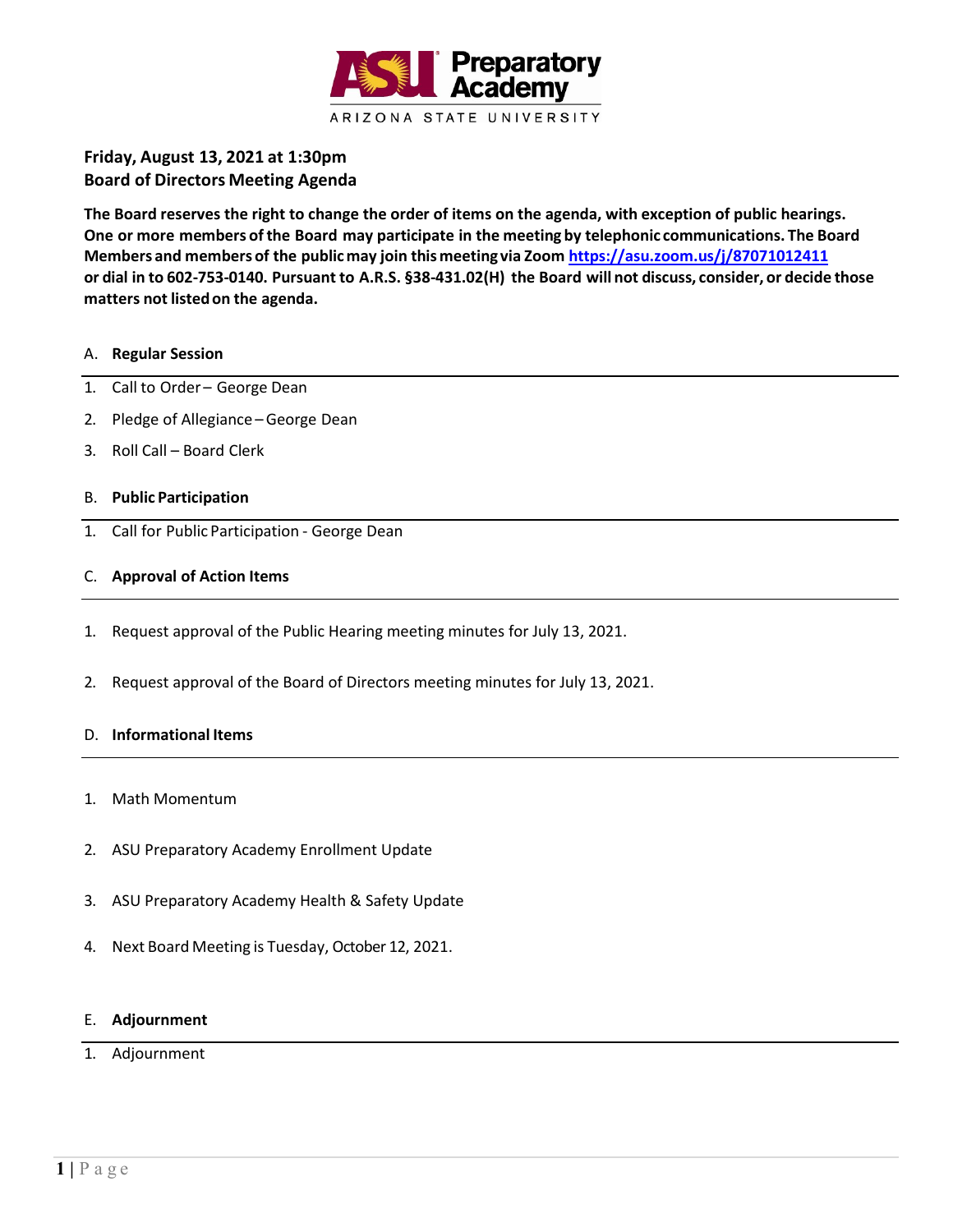

| <b>Meeting</b> | August 13, 2021 - Board of Directors Meeting - Notice of Regular Session     |
|----------------|------------------------------------------------------------------------------|
| Category       | C. Approval of Action Items                                                  |
|                | 1. Request Approval of the Public Hearing meeting minutes for July 13, 2021. |
| Access         | Public                                                                       |
| <b>Type</b>    | Action                                                                       |
|                |                                                                              |

## **Recommended Action**

It is requested that the Board of Directors approve the Public Hearing meeting minutes from July 13, 2021.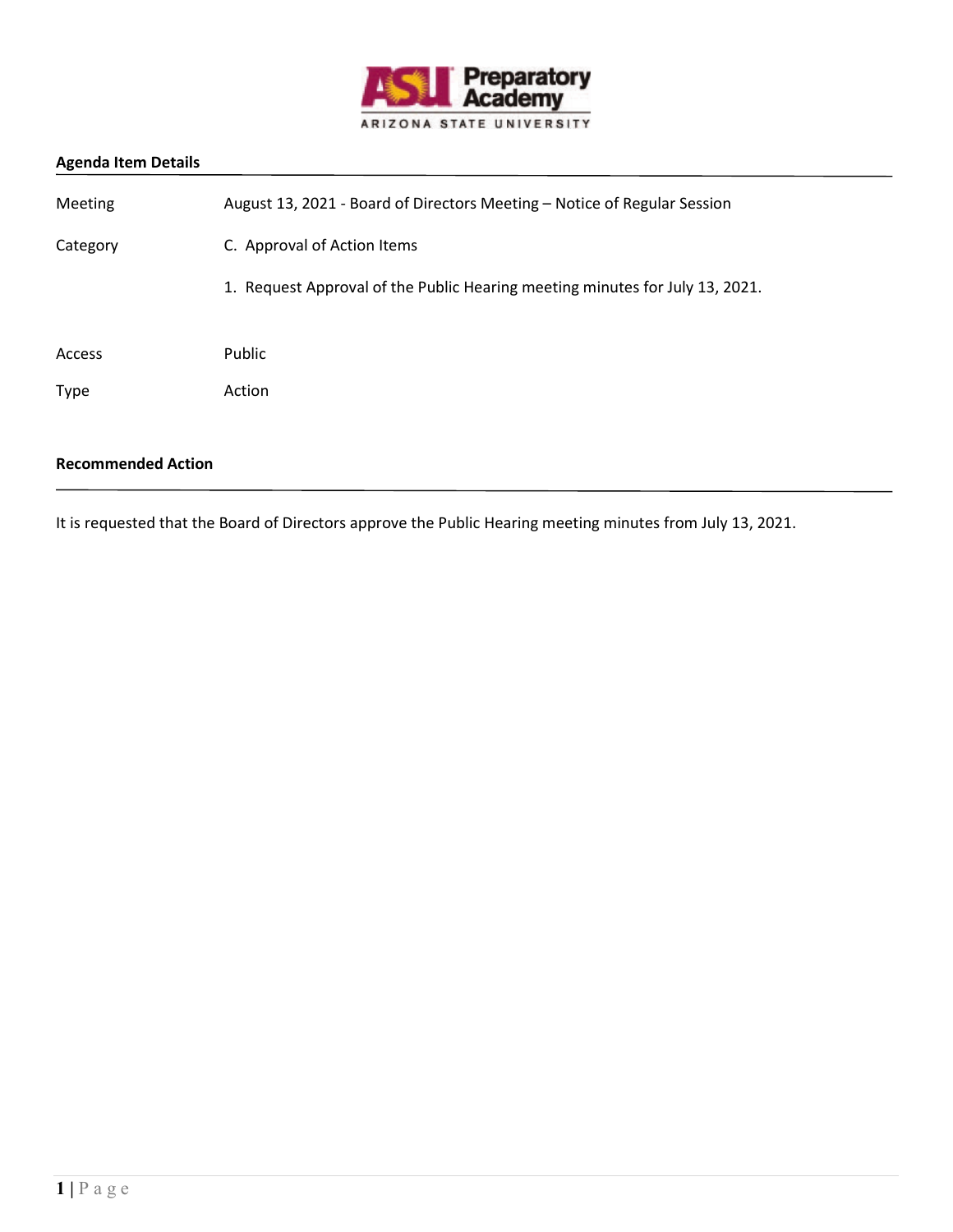## **Board of Directors Meeting Public Hearing Minutes Tuesday, July 13, 2021**

**George Dean,** *Chairman***,** presided over the ASU Preparatory Academy Public Hearing via Zoom link https://asu.zoom.us/j/82213011038.

| <b>Board Members Present:</b> | <b>Board Members NOT</b><br>Present: | <b>Non-Board Members Present:</b>       |
|-------------------------------|--------------------------------------|-----------------------------------------|
| <b>George Dean</b>            |                                      | Alea Boudreau                           |
| Director/Chairperson          | N/A                                  | <b>Board Clerk</b>                      |
| José Cárdenas                 |                                      |                                         |
| Director/Vice Chairperson     |                                      | <b>Julie Young</b>                      |
|                               |                                      | Managing Director,                      |
| James Rund                    |                                      | ASU Prep & ASU Prep Digital             |
| Director                      |                                      |                                         |
|                               |                                      | <b>Forrest Valora</b>                   |
|                               |                                      | Finance & Budget Officer, ASU Prep      |
|                               |                                      | <b>Carrie Larson</b>                    |
|                               |                                      | Interim Head of Schools, ASU Prep       |
|                               |                                      | Jamie Moran                             |
|                               |                                      | <b>Executive Director of Enterprise</b> |
|                               |                                      |                                         |
|                               |                                      | Operations, ASU Prep Digital            |

*Janet Holt Director of Exceptional Programs, ASU Prep* 

*Heidi Alexander Planning Principal, ASU Prep*

### **A. Public Hearing**

- 1. Call to Order George Dean *George Dean called the meeting to order at 8:01am*
- 2. Roll Call Board Clerk *Alea Boudreau took roll call and verified a quorum was present.*

#### **B. Public Comment**

- 1. George Dean made a call for public comments on Instructional Models, Minutes and Calendars:
	- Hybrid instructional model for the 2021-2022 school year for ASU Preparatory Academies Campuses of Phoenix (K-12), Poly (K-12), and Casa Grande (9-12)
	- The 4 Day Calendar week at ASU Preparatory Academy Casa Grande High School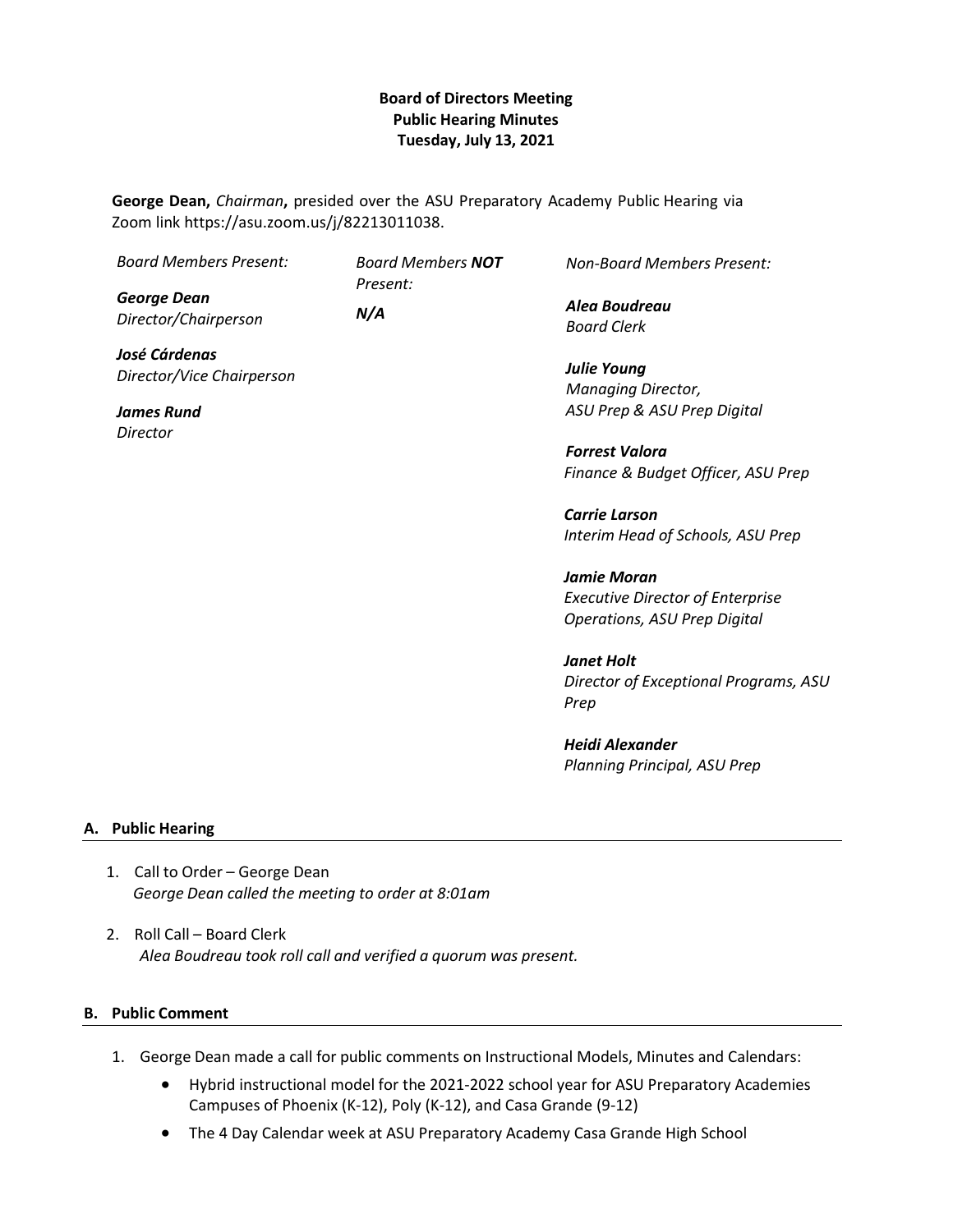- 2. There were no attendees present or comments to disclose to the Board on Instructional Models, Minutes and Calendars.
- 3. George Dean made a call for public comments on FY2022 Expenditure Budgets for all charter schools.
- 4. There were no attendees present or comments to disclose to the Board on FY2022 Expenditure Budgets for all charter schools.

## **C. Adjournment**

1. **Adjournment**

**On a motion by Jose Cardenas, and a second by James Rund, the public hearing was adjourned.**

**FINAL RESOLUTION: Public Hearing adjourned at 8:02 am. YEA: George Dean, Jose Cardenas, and James Rund.**

Respectfully submitted this 14<sup>th</sup> day of July, 2021.

By: alea m. Boucheau

ASU Preparatory Academy Board of Directors Chairperson or designee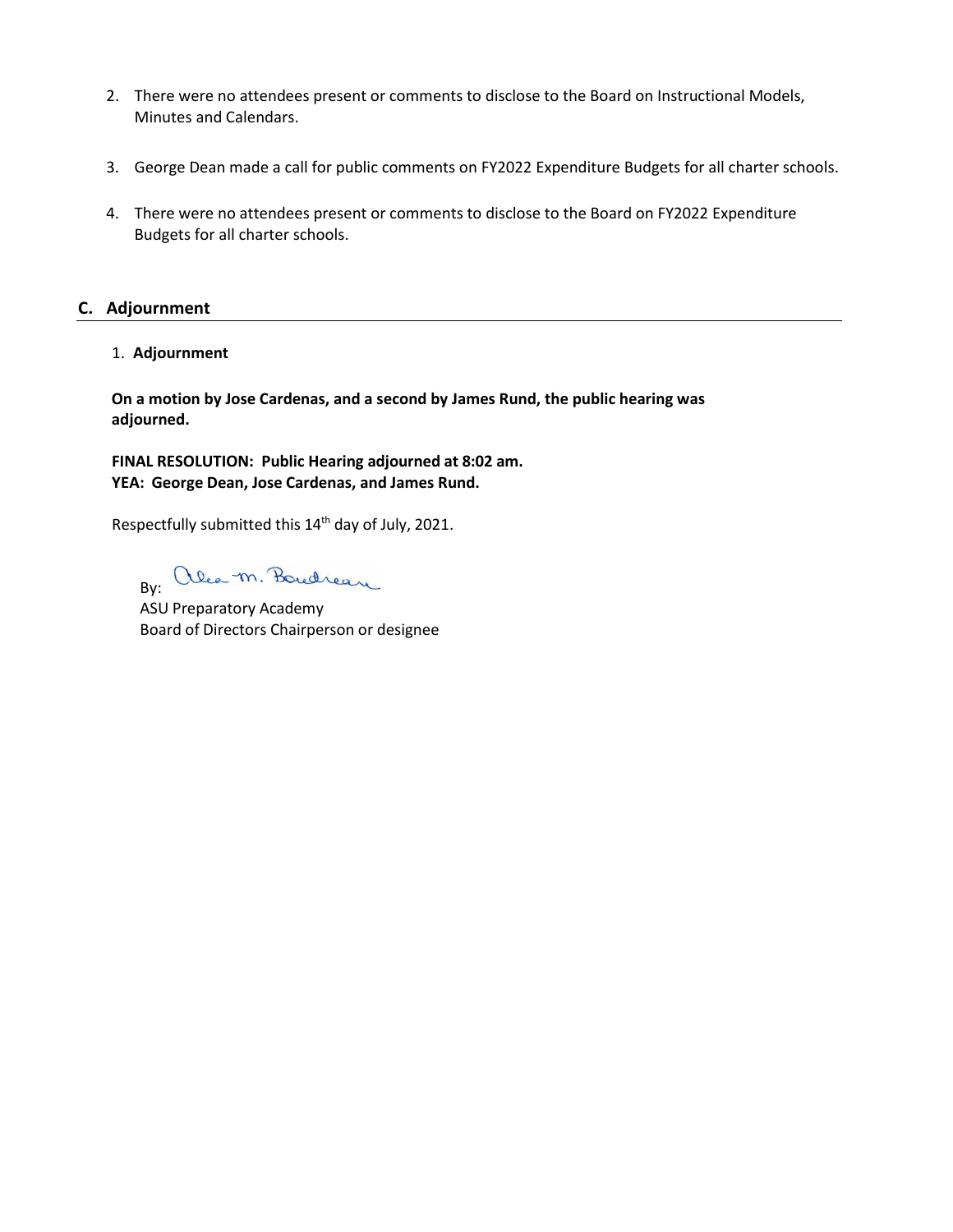

| Meeting                   | August, 2021 - Board of Directors Meeting - Notice of Regular Session       |
|---------------------------|-----------------------------------------------------------------------------|
| Category                  | Approval of Action Items<br>C.                                              |
|                           | 2. Request Approval of the regular Board meeting minutes for July 13, 2021. |
| Access                    | Public                                                                      |
| <b>Type</b>               | Action                                                                      |
| <b>Recommended Action</b> |                                                                             |

It is requested that the Board of Directors approve the regular Board meeting minutes from July 13, 2021.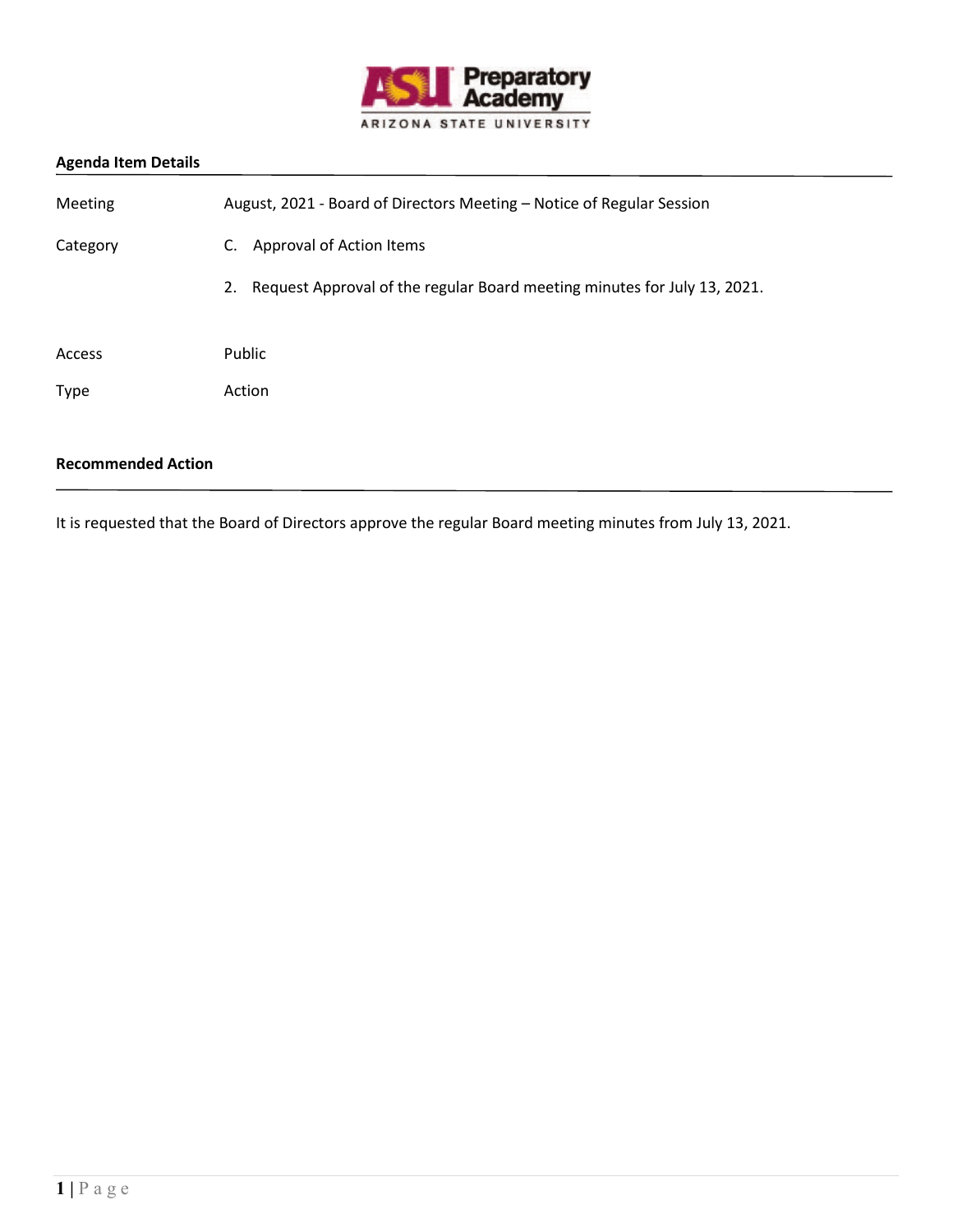## **Board of Directors Meeting Regular Session Minutes Tuesday, July 13, 2021**

**George Dean,** *Chairman***,** presided over the ASU Preparatory Academy Board of Directors Meeting via Zoom link https://asu.zoom.us/j/82213011038.

*Board Members Present:*

*George Dean Director/Chairperson*

*Board Members NOT Present: N/A*

*José Cárdenas Director/Vice Chairperson*

*James Rund Director*

*Non-Board Members Present:*

*Alea Boudreau Board Clerk*

*Julie Young Managing Director, ASU Prep & ASU Prep Digital*

*Forrest Valora Finance & Budget Officer, ASU Prep*

*Carrie Larson Interim Head of Schools, ASU Prep*

*Jamie Moran Executive Director of Enterprise Operations, ASU Prep Digital*

*Janet Holt Director of Exceptional Programs, ASU Prep* 

*Heidi Alexander Planning Principal, ASU Prep*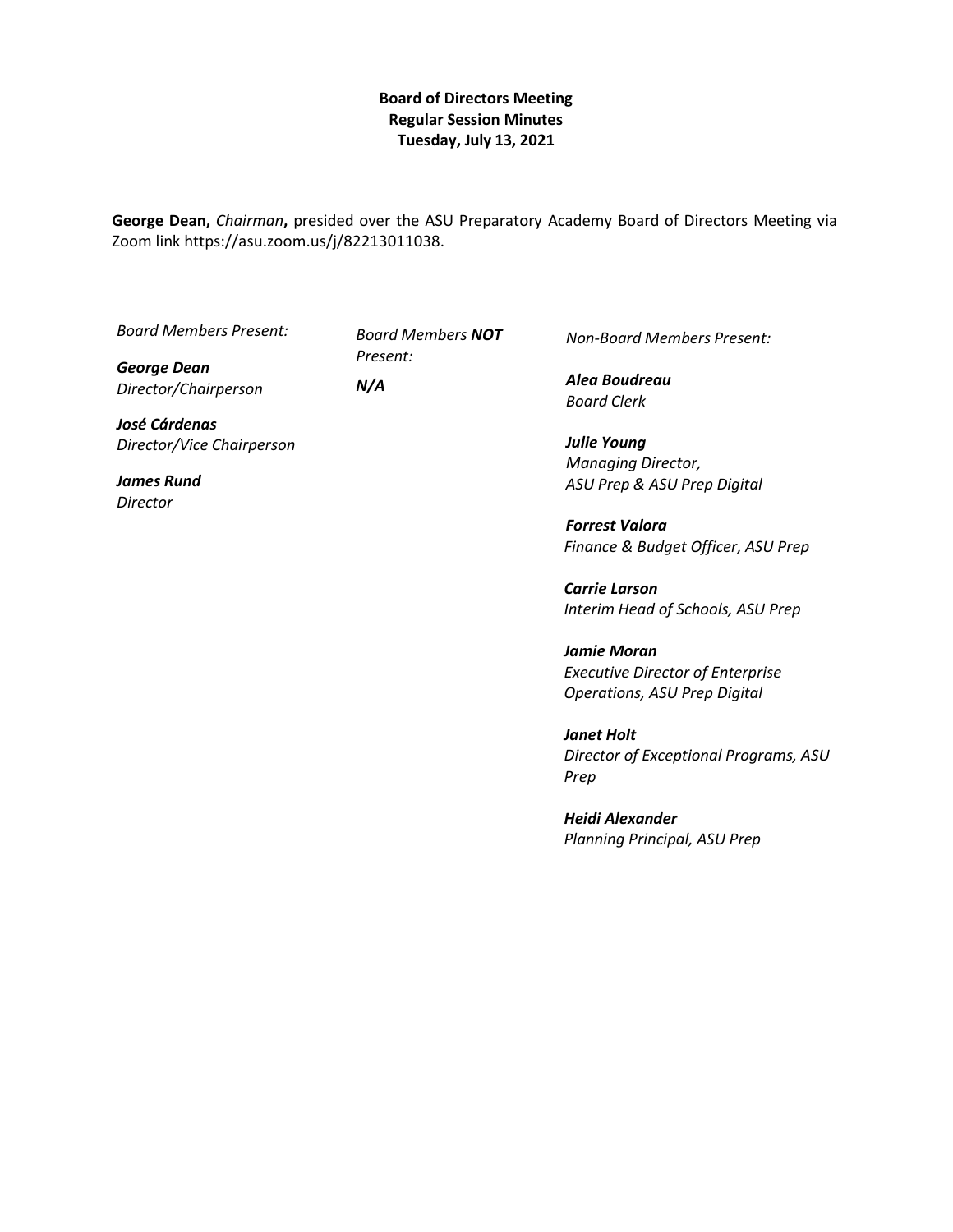### **A. Regular Session**

- 1. Call to Order George Dean *George Dean called the meeting to order at 8:03 am*
- 2. Pledge of Allegiance George Dean *George Dean led the meeting attendees in the Pledge of Allegiance.*
- 3. Roll Call Board Clerk *Alea Boudreau took roll call and verified a quorum was present.*

#### **B. Public Participation**

1. George Dean made a call for Public Participation. There were no attendees present.

#### **C. Approval of Action Items**

1. Request Approval of the Public Hearing meeting minutes for June 25, 2021.

Discussion: None

**On a motion by Jose Cardenas, and a second by James Rund, the Board approved the Public Hearing meeting minutesfor June 25, 2021.**

**FINAL RESOLUTION: Motion Carries YEA: George Dean, Jose Cardenas, and James Rund.**

2. Request Approval of the Board of Directors meeting minutes for June 25, 2021.

Discussion: None

**On a motion by Jose Cardenas, and a second by James Rund, the Board approved the Board of Directors meeting minutes for June 25, 2021.**

**FINAL RESOLUTION: Motion Carries YEA: George Dean, Jose Cardenas, and James Rund.**

- 3. Request approval for adoption of the FY2022 proposed budgets for the following schools:
	- ASU Preparatory Academy Polytechnic Elementary School
	- ASU Preparatory Academy Polytechnic Middle School
	- ASU Preparatory Academy Polytechnic High School
	- ASU Preparatory Academy Phoenix Elementary School
	- ASU Preparatory Academy Phoenix Middle School
	- ASU Preparatory Academy Phoenix High School
	- ASU Preparatory Academy South Phoenix Elementary School
	- ASU Preparatory Academy South Phoenix Middle School
	- ASU Preparatory Academy South Phoenix High School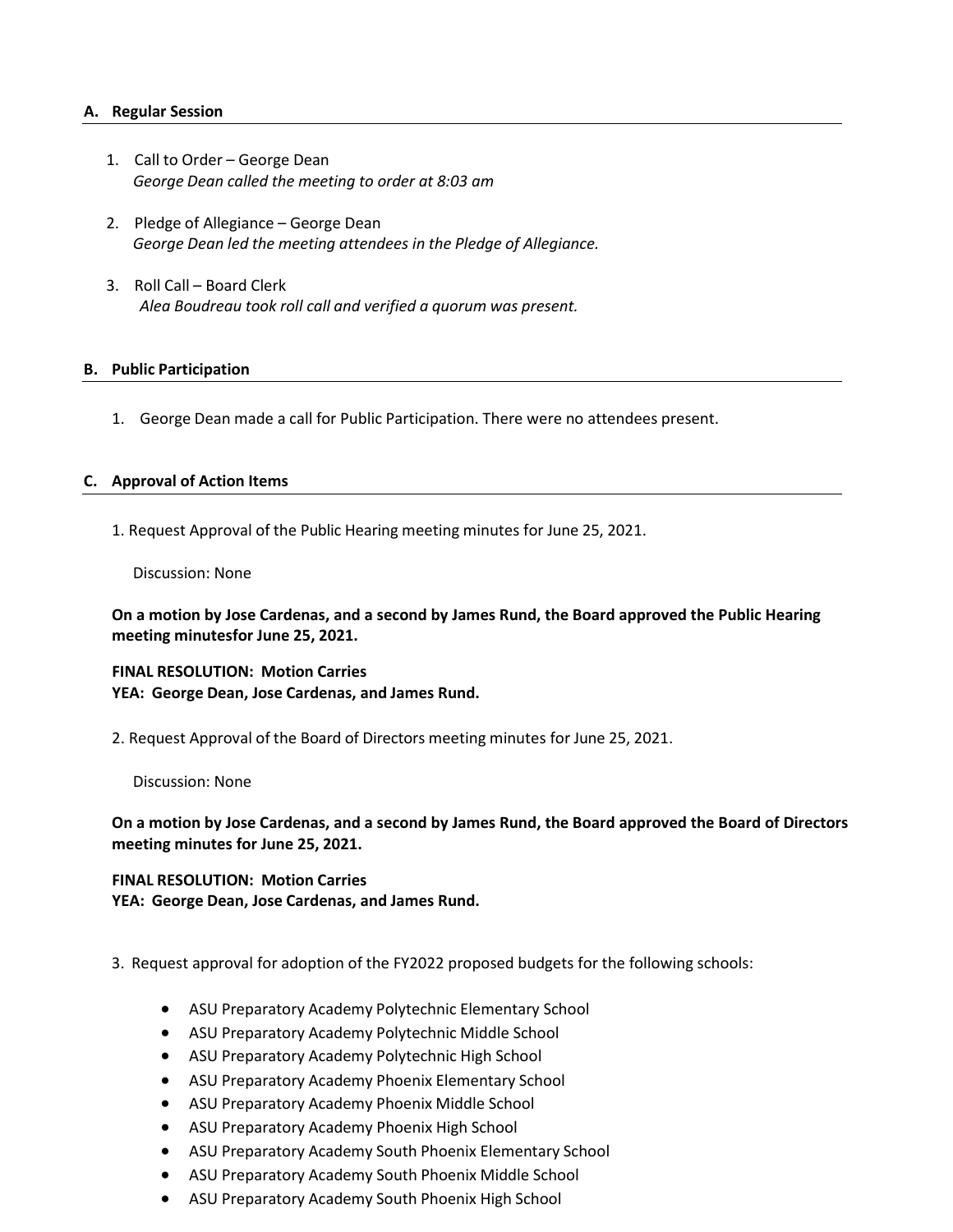- ASU Preparatory Academy Casa Grande High School
- ASU Preparatory Academy Digital School

Discussion: Forrest Valora advised the Board of Directors that there was no change to the budgets since the previous Board of Directors meeting on June 25, 2021 with the exception of adding the date of adoption. Upon approval of the Board, the budgets will be submitted to the Arizona Department of Education.

## **On a motion by James Rund, and a second by Jose Cardenas, the Board approved the adoption of the FY22 proposed budgets.**

### **FINAL RESOLUTION: Motion Carries YEA: George Dean, Jose Cardenas, and James Rund.**

4. Request approval to adopt ASU Preparatory Academy Hybrid Learning Models and Instructional Minutes:

Discussion: Carrie Larson reviewed the rationale for offering the Hybrid Learning Models for ASU Preparatory Academies Poly, Phoenix and Casa Grande campuses for grades 3-6 and High School. This learning model offering was based on parent interest surveys. Some of the highlights discussed:

- Hybrid learning is helping to change the way we think of education and is removing many of the barriers that have traditionally existed.
- Not only can it provide students with a greater degree of flexibility and freedom to choose how to learn, but it can also expand access to education.
- Students will be able to change models at semester, provided there are seats available in their desired model.
- This is not a COVID dependent learning model, however, a flexible offering to students and families.
- The hybrid-learning model is compliant with the instructional minute's requirements of HB2862.
- An analysis will be conducted at the end of the year to review student achievement data, as well as a parent/student survey.

The Board was provided an opportunity to comment and ask questions.

## **On a motion by James Rund and a second by Jose Cardenas, the Board approved the adoption of ASU Preparatory Academy Hybrid Learning Models and Instructional Minutes.**

# **FINAL RESOLUTION: Motion Carries**

**YEA: George Dean, Jose Cardenas, and James Rund.**

5. Request approval to adopt the 4-day instructional calendar for ASU Preparatory Academy Casa Grande High School:

Discussion: Carrie Larson advised the Board of Directors that this would not be a change to ASU Prep Casa Grande's current 4-day calendar; however, to be compliant with HB2862, the Board of Directors will need to reapprove the calendar. In the year that Casa Grande has been following the 4-day calendar, the student achievement data reflected maintenance in Math scores and a decrease in ELA scores but are still outperforming the State numbers in ELA. Internal data reflected a strong growth from the beginning of the year to the end of the school year.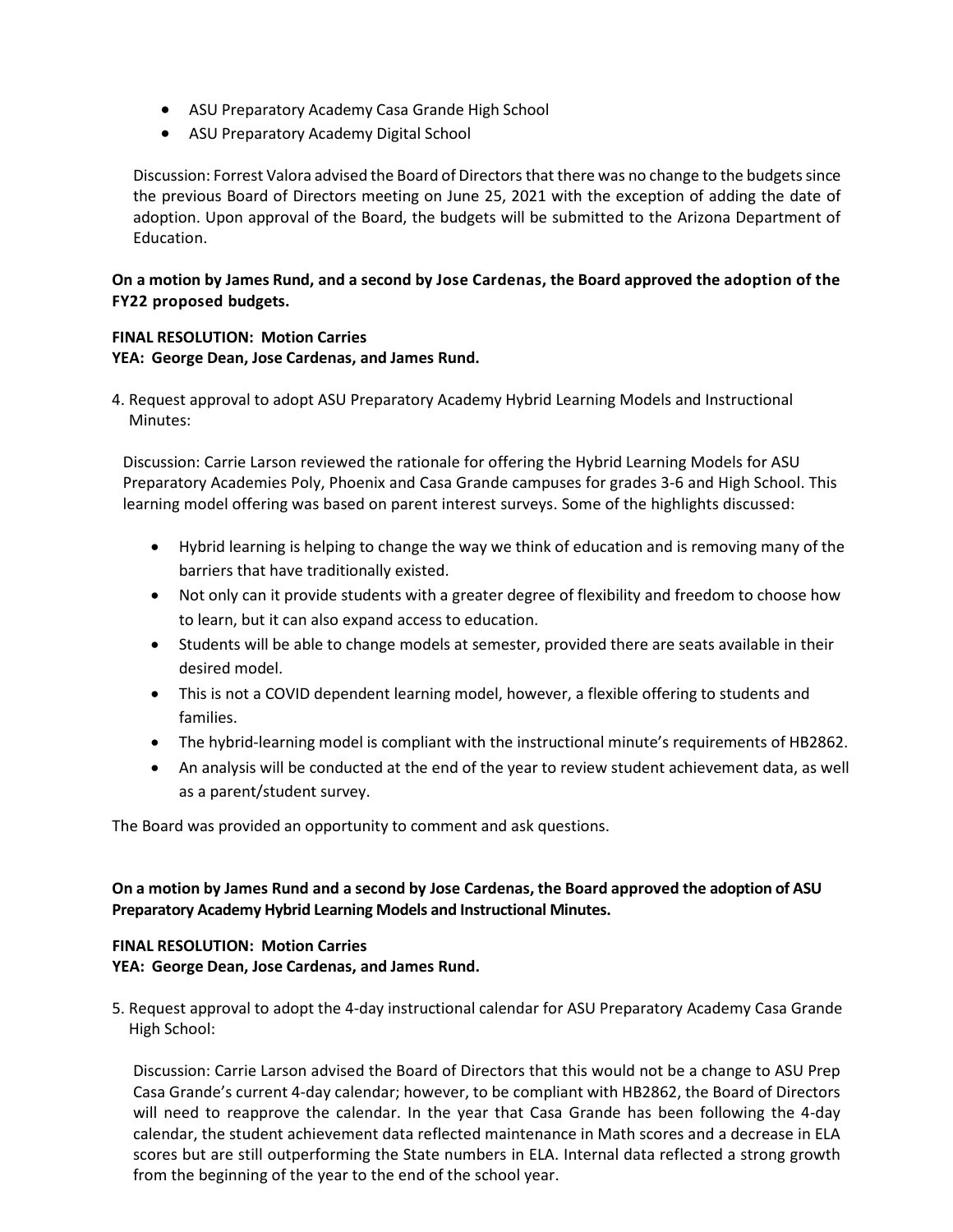**On a motion by Jose Cardenas and a second by James Rund, the Board approved the 4-day instructional calendar for ASU Preparatory Casa Grande High School.**

**FINAL RESOLUTION: Motion Carries YEA: George Dean, Jose Cardenas, and James Rund.**

#### **D. Discussion and Informational Items**

#### 1. ASU Preparatory Academy Update to In Person Learning for FY22

Janet Holt presented the in person learning safety measure proposal to the Board of Directors for FY22. The proposal for ASU Prep aligns with the Arizona State University Policy:

- Proposed mask guidance anyone may continue to wear face covers if they wish, and everyone is encouraged to wear face covers in crowded areas and venues. Will allow parents to make decisions about whether their child will wear a mask
- Proposal to maintain the recommendation that students are 3 feet from one another without sacrificing nature of lessons planned. All school areas will be open and accessible to include lunchrooms, libraries and lecture halls
- Continue the enhanced cleaning protocols in place
- 2. Pilgrim Rest Update

Principal Heidi Alexander presented an update to ASU Preparatory Academy Pilgrim Rest School:

- Charter was approved 2021 for grades K-5 (along with Head Start) that will be housed in Pilgrim Rest location
- Projected enrollment will be 400 students and school is planned to be opened August 2022
- Consultant company Getting Smart has been engaged to assist in facilitation, planning and advisement support
- The ASU Prep Academic and Marketing committees have been activated and are meeting on a regular basis
- Next steps would be community engagement, continued committee work sessions, as well as the Pilgrim Rest lease agreement finalization

### 3. ASU Prep Board Meeting

The next ASU Prep Board Meeting will be held on Friday, August 13, 2021 (Rescheduled from Tuesday, August 10, 2021).

### **E. Adjournment**

### 1. **Adjournment**

**On a motion by James Rund, and a second by Jose Cardenas, the meeting was adjourned.**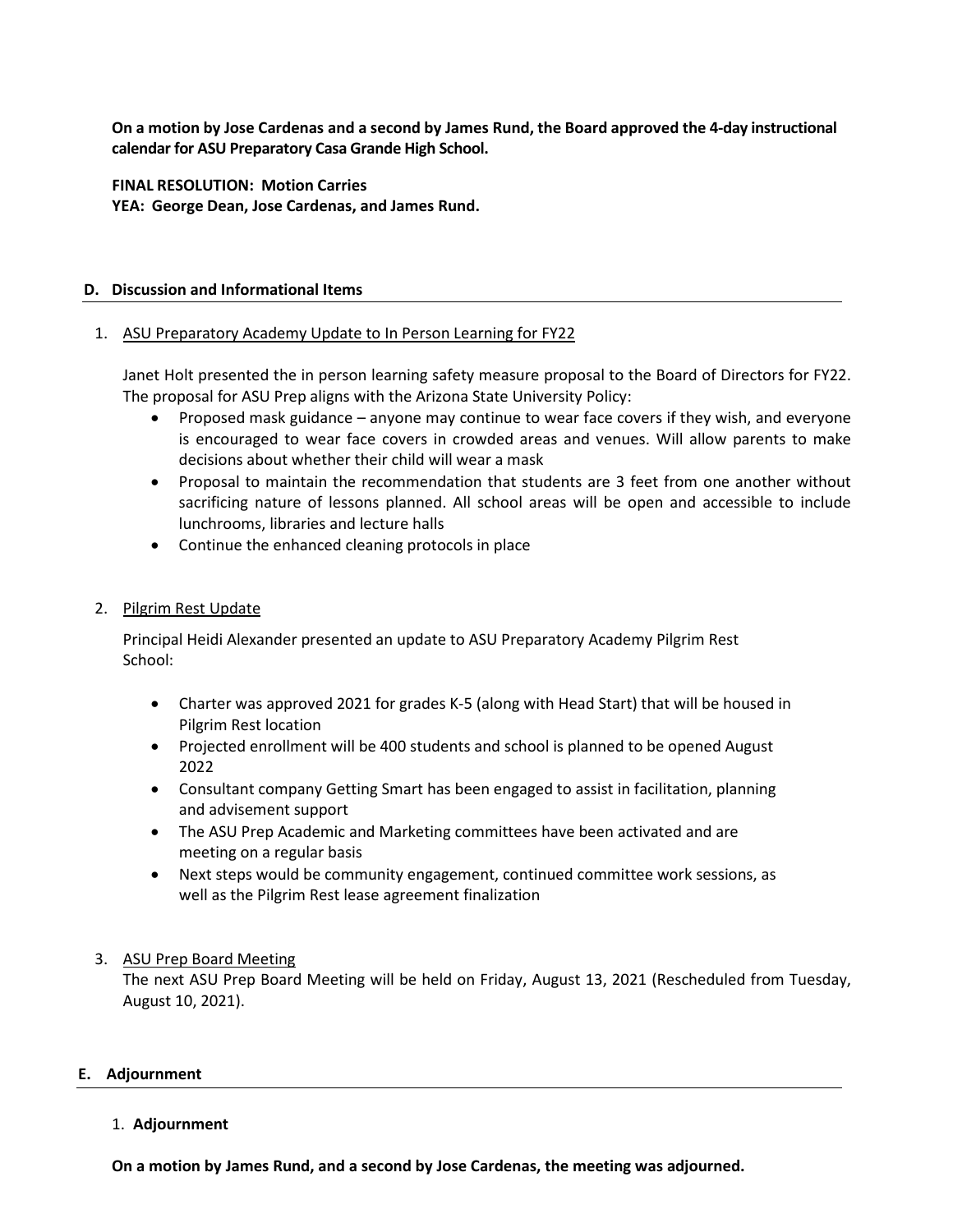**FINAL RESOLUTION: Meeting adjourned at 8:36 am. YEA: George Dean, Jose Cardenas, and James Rund.** Respectfully submitted this 15th day of July 2021.

By: alea m. Boucheau

ASU Preparatory Academy Board of Directors Chairperson or designee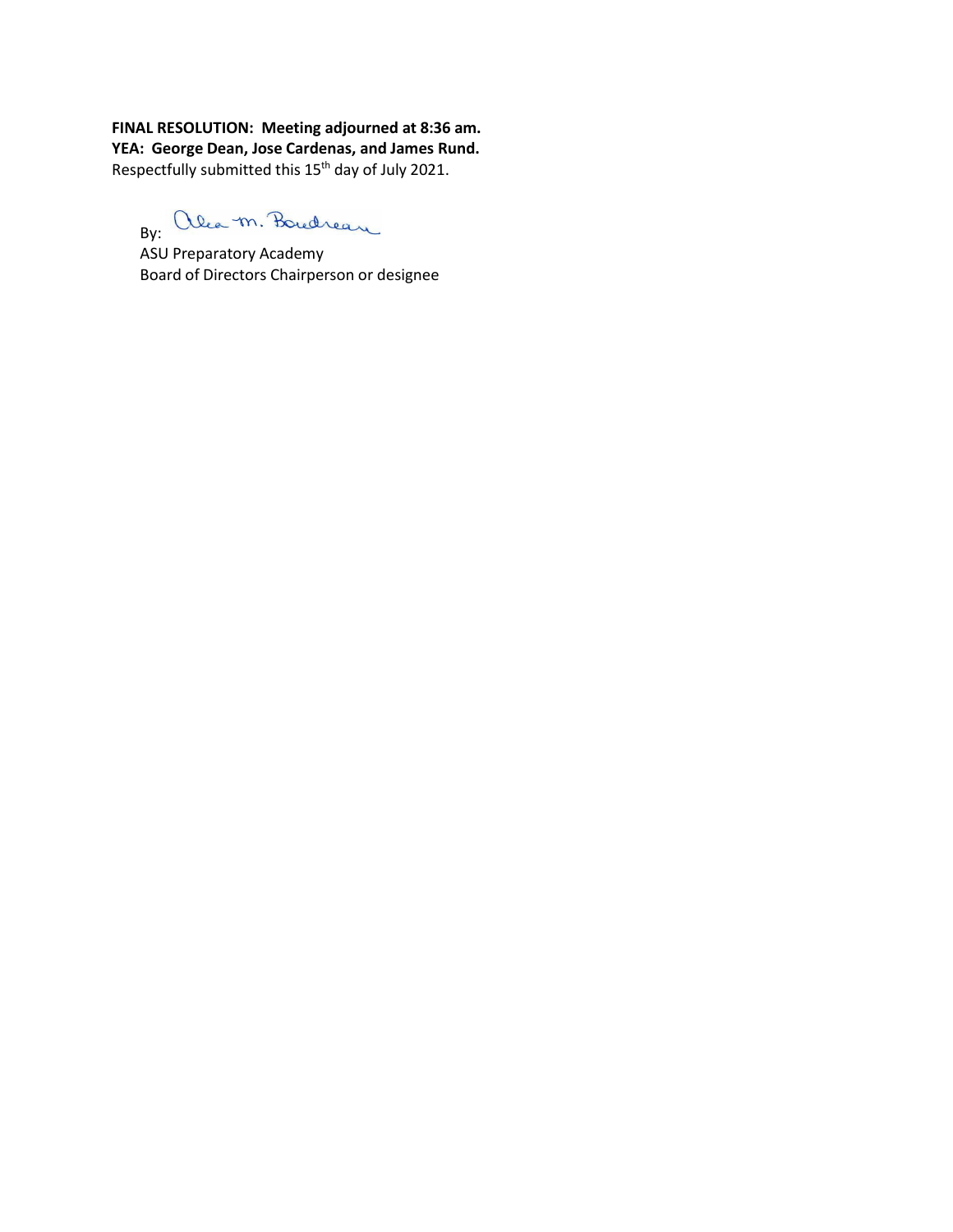

| Recommended Action - Informational Item |                                                                          |
|-----------------------------------------|--------------------------------------------------------------------------|
| <b>Type</b>                             | Information                                                              |
| <b>Access</b>                           | Public                                                                   |
| Subject                                 | 1. Math Momentum                                                         |
| Category                                | D. Informational Item                                                    |
| Meeting                                 | August 13, 2021 - Board of Directors Meeting - Notice of Regular Session |

An update of the Math Momentum program will be given to the Board of Directors.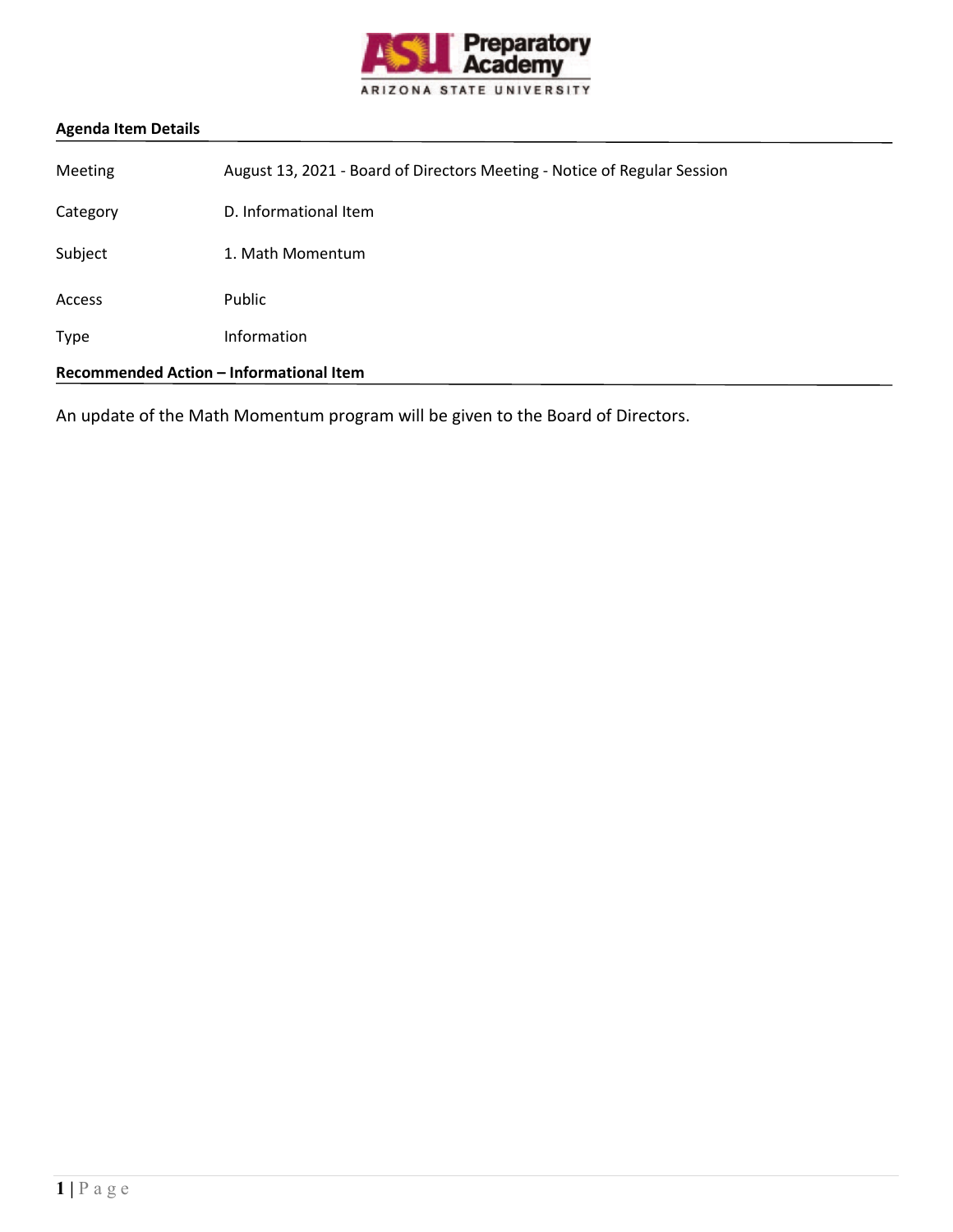

| Recommended Action - Informational Item |                                                                          |
|-----------------------------------------|--------------------------------------------------------------------------|
| Type                                    | Information                                                              |
| <b>Access</b>                           | Public                                                                   |
| Subject                                 | 2. ASU Preparatory Academy Enrollment Update                             |
| Category                                | D. Informational Item                                                    |
| <b>Meeting</b>                          | August 13, 2021 - Board of Directors Meeting - Notice of Regular Session |

An ASU Preparatory Academy enrollment update will be given to the Board of Directors.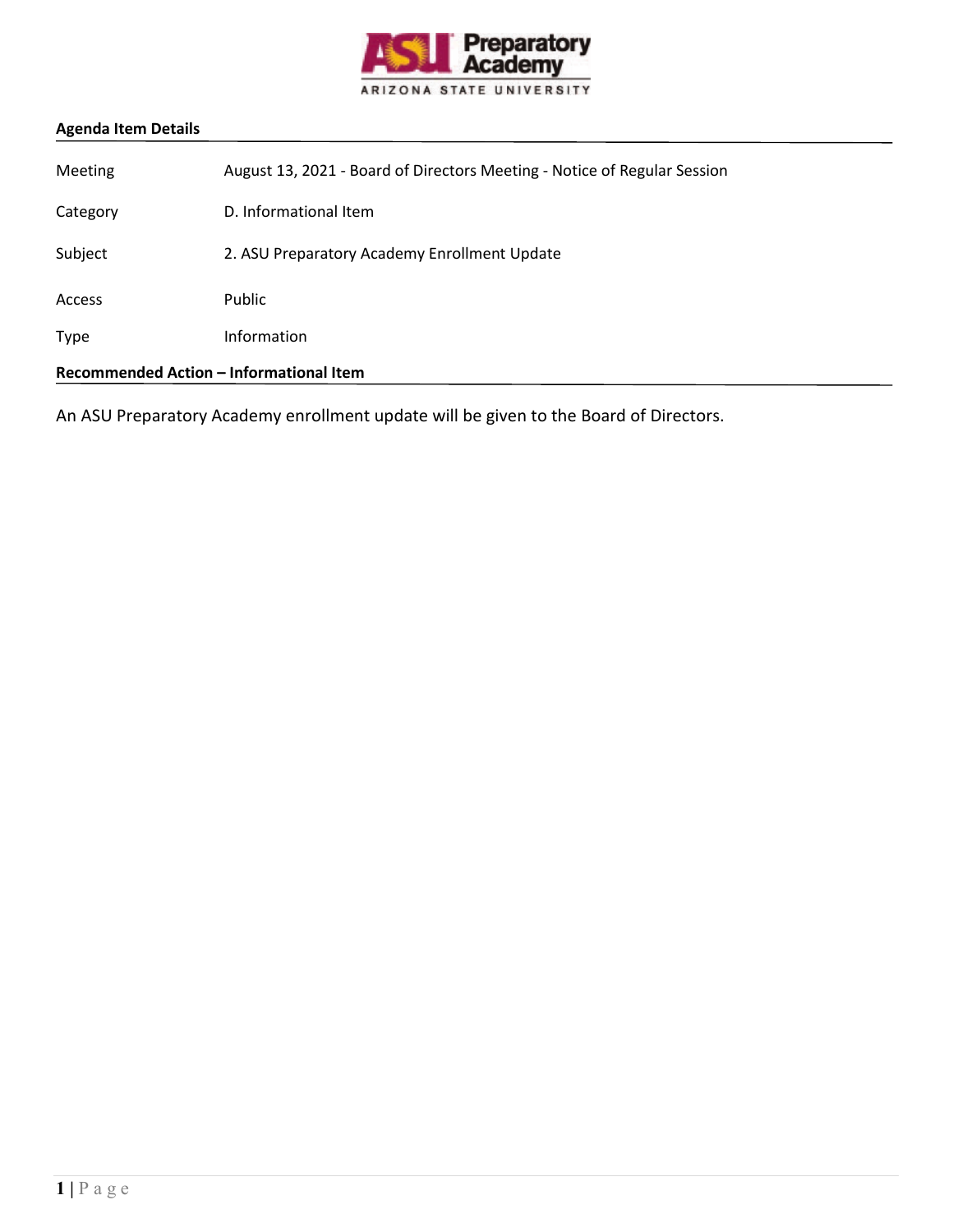

| Recommended Action - Informational Item |                                                                          |
|-----------------------------------------|--------------------------------------------------------------------------|
| Type                                    | Information                                                              |
| <b>Access</b>                           | Public                                                                   |
| Subject                                 | 3. ASU Preparatory Academy Health and Safety update                      |
| Category                                | D. Informational Item                                                    |
| <b>Meeting</b>                          | August 13, 2021 - Board of Directors Meeting - Notice of Regular Session |

An ASU Preparatory Academy Health and Safety update will be given to the Board of Directors.